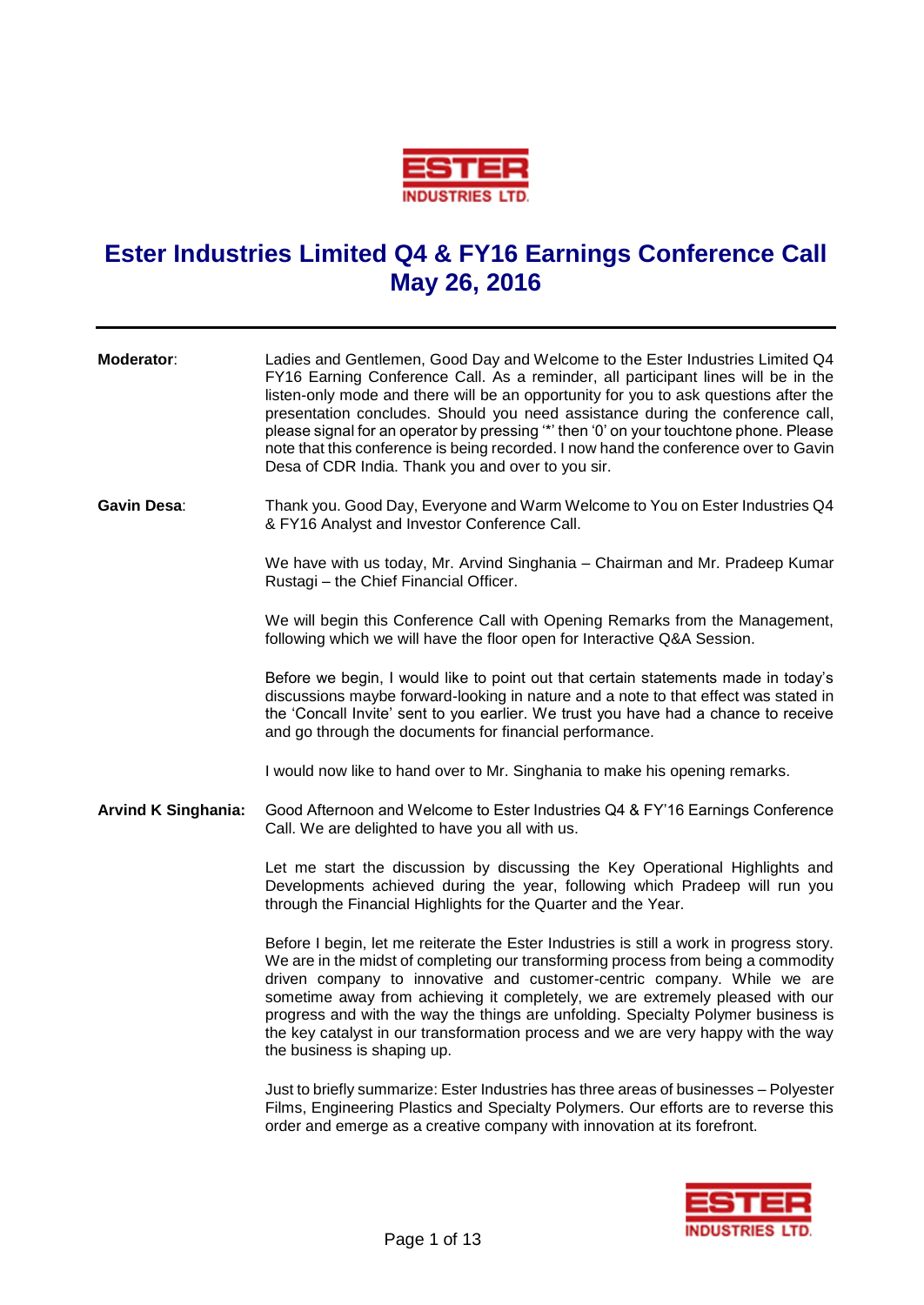Let me start the discussion by focusing on our Specialty Polymer business before moving to our Legacy businesses that is Polyester Films and Engineering Plastics: Specialty Polymer, a brainchild of mine and a few other like-minded people at our office basically conceived five years back after much deliberation in decided to dramatically alter our areas of focus. We have invested close to Rs.50 crore in this business over the past five years and are delighted with the progress we have made in this relatively nascent business of hours. Our objective for this business was very clear since day one – we wanted this business to develop innovative and pathbreaking products to our customers; we wanted Specialty Polymer business to clearly demark Ester erstwhile image of being perceived as commodity and one amongst many players and I am pleased to report that our past records have started yielding desired returns. We have built an exciting product pipeline under this business comprising of about 18 products at present, out of which we have filed patent for 8 of them.

Some of the key products which we have developed include the Stain Resistance Masterbatch for Carpets and PET Resin for Hotfill Rigid Packaging Applications which we have also talked about in the past. We also filed two applications for incremental development for Sulphurated Polyester Masterbatch product during the year. I would urge you again as I did in my previous call that, please go through our annual reports to gain better understanding on them.

Earlier in the quarter, we were also facilitated under 6 national awards for Technology Innovation in Petrochemicals under the category of Innovation in Polymeric Materials. We were selected as Joint Winner in the category of Innovation in Polymeric Materials for Modified Polyester for Hotfill Application by Injection Stretch Blow Molding Process.

Just to give you a brief background: We have successfully developed the Polymer with which Bottles and Jars can be blown with normal ISDN process without the need for heat fahren also for getting filling temperatures of up to 90 Deg.C. The use of PET Packaging Hotfill products is highly desirable and preferred by end user as it not only reduces the overall cost but also make it user-friendly by being light weight and unbreakable.

Further, we were also selected as Joint Runner Up in the category of Innovation in Polymeric Materials for Polyester Masterbatch to Impart Stain Resistance in Nylon for Carpet Applications. Our Masterbatch provides focus flexibility to producers of Nylon, Yarn for Carpets to adjust the content of the active ingredients for Stain Resistance to the specific needs, thereby reducing the cost as well as providing total flexibility in the production process. Such events not only tend to fore our technological innovative capabilities but also reflects our progress towards completing the transformation process.

Lastly, the other key reason for passionately pursuing this segment is the business opportunity it has to offer. Despite being a late entrant, Specialty Polymer business do off the other two in terms of size and profitability potential. We are committed towards investing in our R&D capabilities and building of our products pipeline. We are also very clear that Specialty business will be one key area of focus and will drive bulk of the company's growth going forward.

Moving on to our two businesses – Polyester Films and Engineering Plastics. Here as well we are planning on changes in nature of the business by focusing on increasing the proportion of value added products in the overall mix. Bulk of the fortune of Polyester Films business constitutes a major chunk of our sales at present is dependent on crude oil prices and as such as a bearing on company's overall

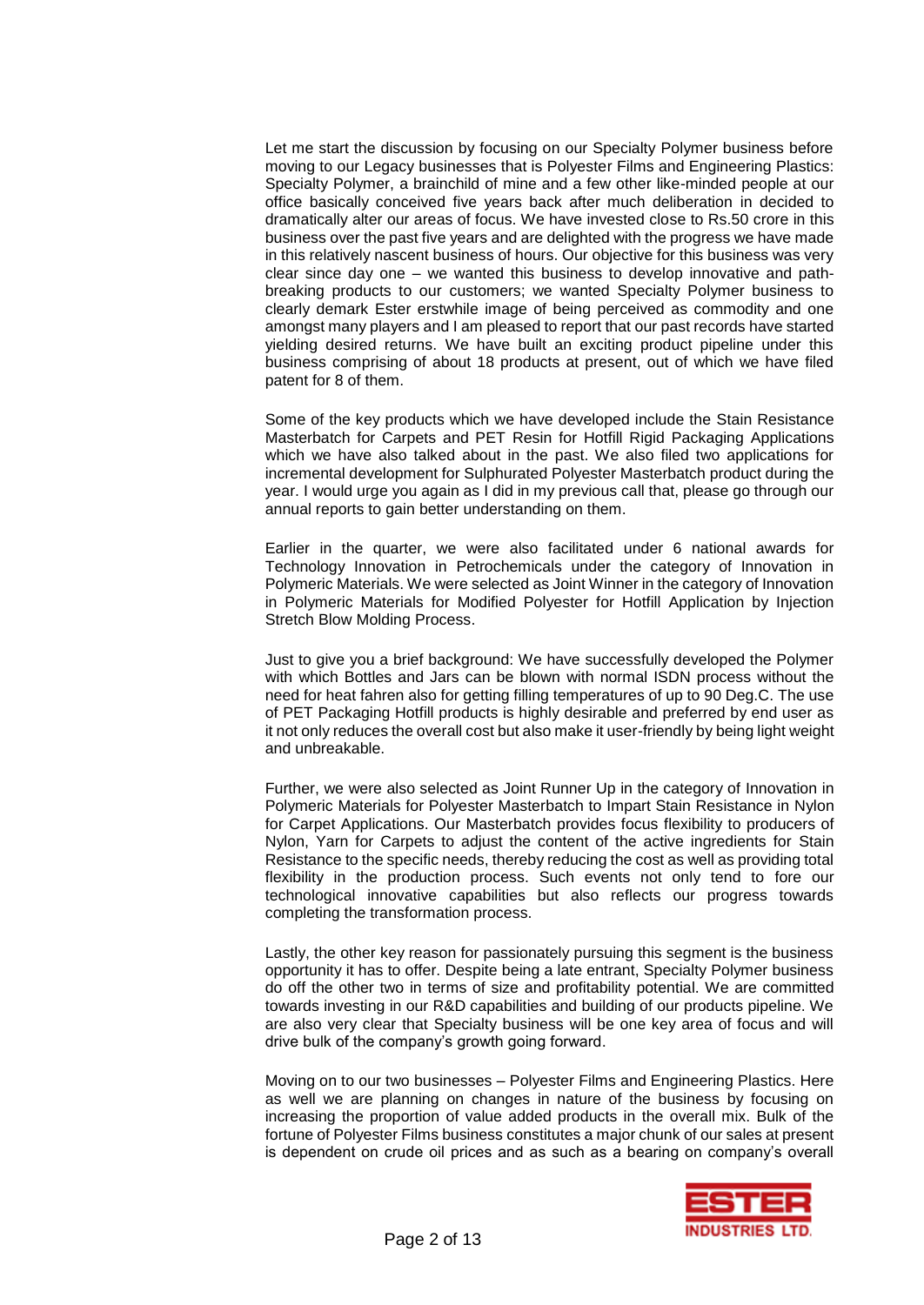profit. In an attempt to move away and isolate the business from Specialty, the company is working towards improving its product profile by increasing the proportion of high margin value added products in the overall mix. We are undertaking necessary steps towards improving the share of Specialty and value added equivalence from 15% at present to 35 to 40% in the coming years. Similarly for the Engineering Plastics business, our strategy is to focus more on high margin products and increase in volumes. The Engineering Plastics business is still relatively small in size at present. We have also appointed a global consulting firm to assist us in formulating and implementing the growth strategy for the EP business towards creating a sustainable and profitable long-term business. We wish to scale up the Films and Engineering Plastics business to level wherein they could play a supportive role and complement the Specialty Polymer business.

With that, I hand over the floor to Pradeep, who will run you through the Financial Performance. Thank you.

## **Pradeep K Rustagi:** Good Afternoon, Everyone and Thank you for taking the time out for our call. trust that all of you would have received the 'Investor Document' circulated by us earlier.

Let me quickly summarize the Key Financial Highlights for the Quarter and Full Year following which we will have the Q&A Session. Our revenue including other operating income for the quarter stood at Rs.183 crore as against Rs.208 crore generated during the Q4 FY'15. While on yearly basis the same stood at Rs.771 crore as against Rs.896 crore reported during FY'15.

Reduction in revenues is primarily attributed to reduction in Chips sale. Chips is an intermediate product that was not contributing much to the bottom line. Reduction in revenue from Films and Engineering Plastics have been made good by an increase in sales from especially Polymer business from Rs.20 crore to Rs.66 crore during FY'16. Revenues during the year were also in part affected by declining crude oil prices which resulted in lower realizations and inventory valuation losses. Of the total Rs.183 crore revenue for the quarter, Polyester Films business reported revenues of Rs.123 crore, Engineering Plastics generated revenues of Rs.41 crore while Specialty Polymer had revenues of Rs.19 crore, while on a yearly basis, Polyester Films reported revenues of Rs.549 crore, Engineering Plastics generated revenues of Rs.155 crore while Specialty Polymer delivered revenues of Rs.67 crore.

As mentioned earlier by Mr. Singhania, our primary focus going ahead would be to scale up the share of especially Polymer business and proportion of high margin value added products in Polyester Films and Engineering Plastics business. Such product mix will help us open the cyclicality impact on the business. Performance of the Engineering Plastics business is showing signs of good progress as we continue to work on the advice of local consultants and are hopeful that the same will help us deliver strong and profitable performance going forward. Especially, Polymer business continues to gain traction as indicated by yearly numbers. As mentioned earlier, this business will continue to drive bulk of our growth in the future. We are pleased with the way things are moving in this business and are confident of delivering consistent performance going forward.

That concludes my opening remarks. We would be happy to answer your questions now.

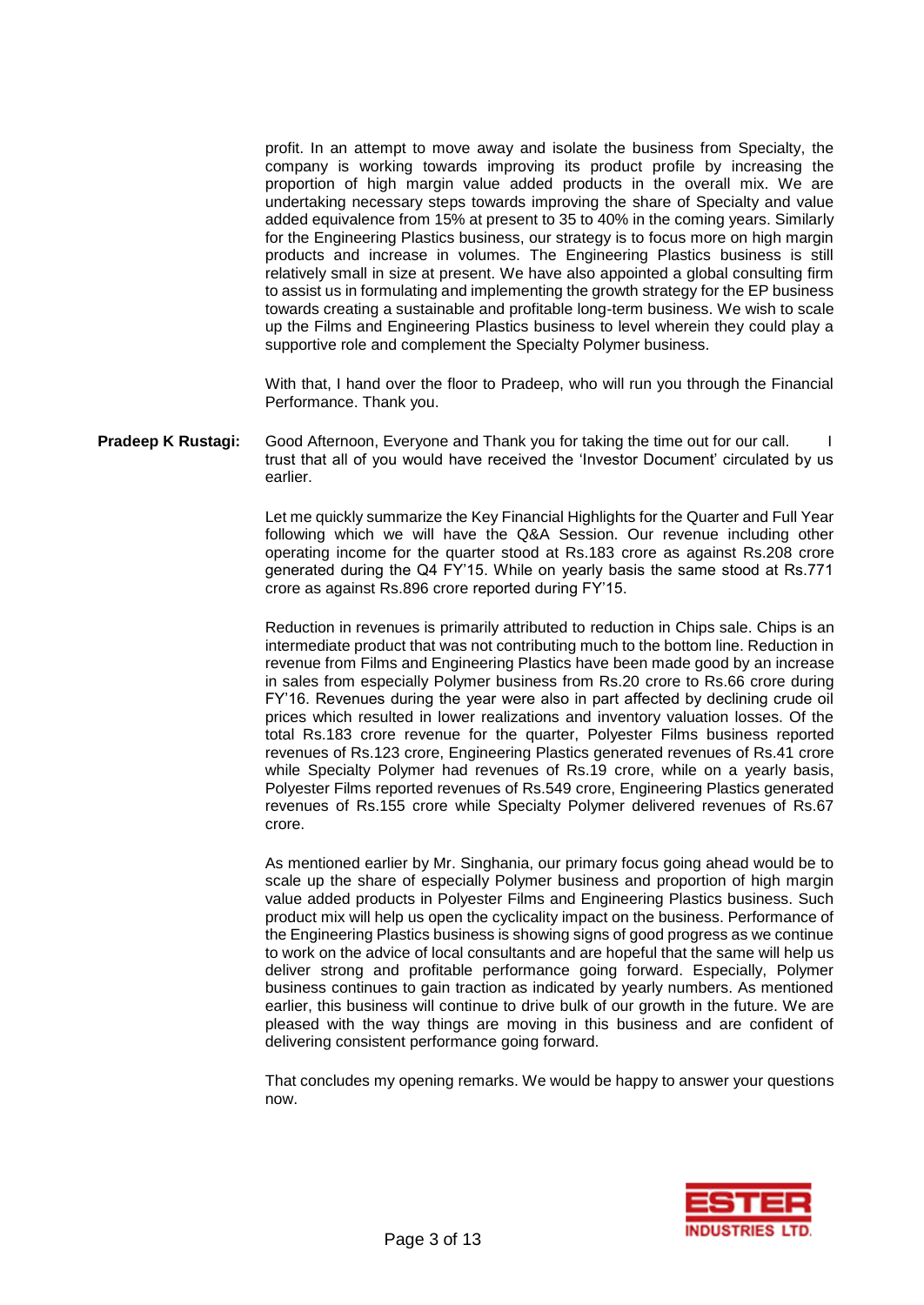- **Moderator**: Thank you very much, sir. Ladies and Gentlemen, we will now begin the Questionand-Answer Session. First question is from the line of Nimish Sheth from JD Advisory. Please go ahead.
- **Nimish Sheth:** This is Nimish from Mumbai. I have three questions for you: The first is actually relating to the results that just declared; in the results table there is a note #4 which talks about some payment of incremental bonus, you made a provision for the same. So, I would like to know what is that amount; I am assuming that the full provision has been made in the fourth quarter and if it has in then how much of that has been made in the fourth quarter?
- **Pradeep K Rustagi:** There was a retrospective amendment which required the bonus for the year '14-15 and '15-16, this was increased by the government. So we have made a provision for the '15-16 which has already been accounted for. For '14-15 this is not appearing in the accounts, saying that this has not been provided for, the amount is very small; about Rs.15-16 lakhs, because there have been stays granted by many courts; 11 high courts of India have stayed this retrospective amendment and therefore we have not made a provision of that amount of Rs.16 lakhs in our books, everything else has been provided for and the impact is not much; it is Rs.24 lakhs which has been accounted for in the December quarter, which is now carried forward, the payment will be made in the current year.
- **Nimish Sheth:** The second question is on your Polyester Films business. This is the largest business you have and it accounts for the highest EBITDA amount. I am saying in rupee, not in margins. It has had a lot of tailwinds in the last couple of quarters. So just want to get a sense of how this business is shaping up now given that there has been very strong rally in crude oil prices and you mentioned in your presentation stability of raw materials, etc., so I think the price discounting or inventory losses that you talk about in the previous two quarters could be behind you, could you give us a sense on the same?
- **Arvind K Singhania:** As far as the Polyester Films business is concerned, please note that there are no strong tailwinds in this business, let me be very honest and very clear. If you take the last year into perspective, we had very good performance from the Polyester Films business in the first half of FY'16. But actually the margins reduced drastically in the second half and that continues to be the case. The only difference is that last financial year saw the decline of crude oil from very high levels of \$100/barrel down to \$125/barrel and then stabilizing now at about 45 or 50. So, because of this drastic reduction in oil and raw material bring linked directly to crude, we have to suffer very heavy inventory losses. That ended last year. So we do not expect any more inventory valuation losses to take place in the current financial year or going forward because we doubt that crude oil will come back to the levels of \$25 or \$30. But even if it does, we are talking about reduction from levels of \$40-50 to \$25-30. So it is not really much. The bulk of it happened last year from \$100 to \$30. That is why we had those losses. But as far as tailwinds in the business per se of Polyester Films is concerned, I do not think it is correct, we had no tailwinds, the margins have reduced dramatically compared to the first half of last year and we do not expect the margins in the Polyester Films business will improve in the coming quarters because a lot of additional capacity is being create over the next 12-months which is going to keep the pressure on as far as the Polyester Films business is concerned. What are we doing to mitigate this? As I said in my opening remarks, we are going very aggressively towards increasing our portfolio of value added products to overcome and mitigate partly this cyclicality and the commoditization of Polyester Films business. On top of that, we are taking very drastic steps to cut down overhead costs to make our business more and more viable. So, that is a plan of action that we can bring Polyester Films to a level where it does not act as a dream on our Specialty Polymer business which is really picking up speed as we talk.

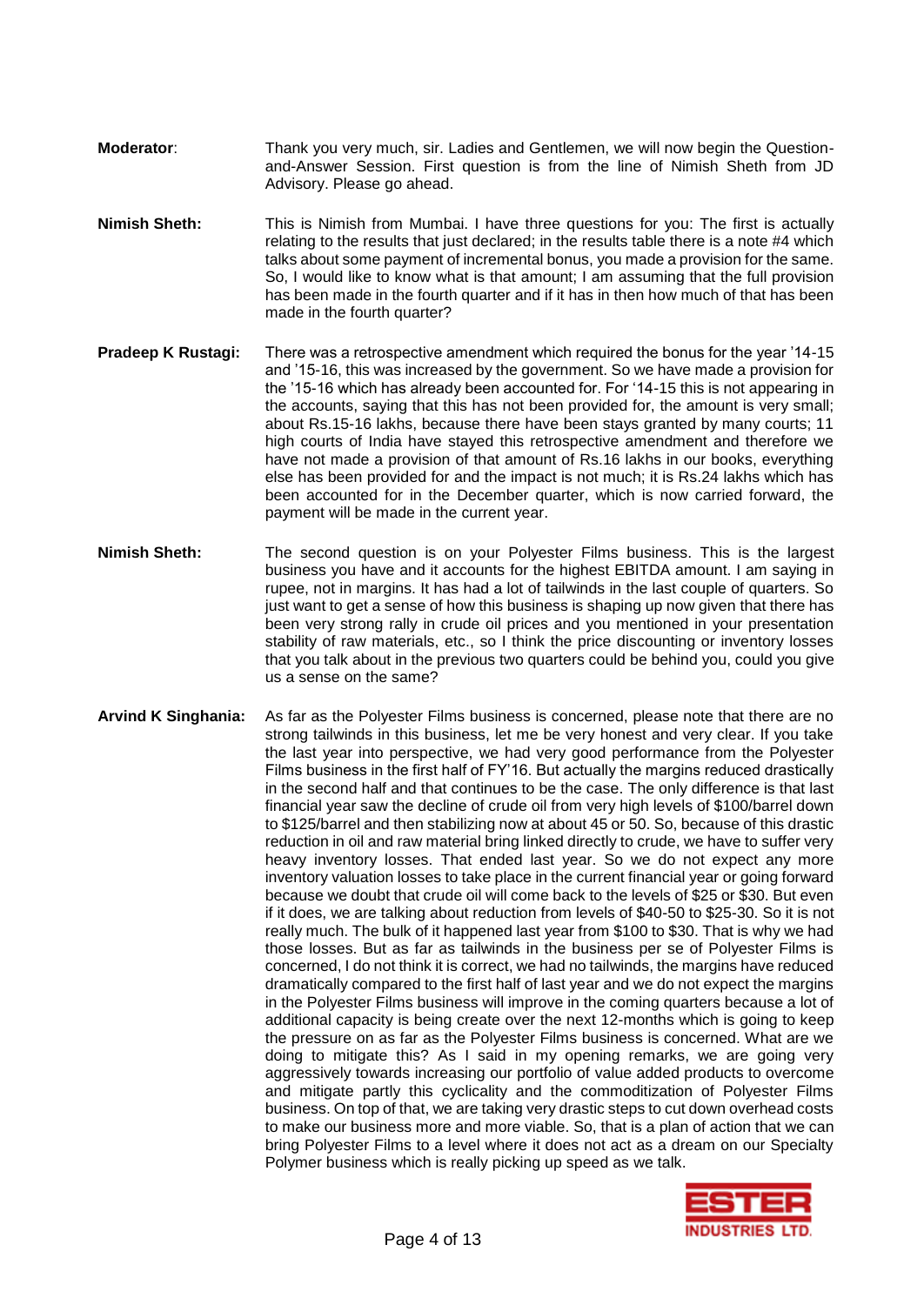- **Nimish Sheth:** On your Specialty Polymers business, on the volumes in Q4 you have ended the year at Rs.67 crore, EBIT of about Rs.12 crore. How volumes track in the fourth quarter? What were they like in the full year FY'16? If you can give some sense on how volumes will grow in the current year?
- **Arvind K Singhania:** In Q4 we did about 995 MT and we had a sale of about Rs.17 crore in the fourth quarter compared to a sale of only approximately Rs.10 crore in the third quarter of FY'16. So there was a substantial increase in the sales of Specialty Polymer. For the full year, we did a volume of about 3,540 tons compared to 1236 tons in the previous year, that means FY'15 and we did a turnover of about Rs.67 crore overall against turnover of Rs.20 crore in FY'15.
- **Nimish Sheth:** On this base now of 3,500 tons what is the outlook for FY'17 in volume terms?
- **Arvind K Singhania:** Against 3,500 tons in FY'16, FY'17 we are looking at a volume of about 6,000-7,000 tons and total sales turnover about Rs.120-140 crore.
- **Nimish Sheth:** As these volumes grow up, do you expect margins to expand?
- **Arvind K Singhania:** Yes, we definitely expect margins to improve in FY'17 over FY'16. In FY'16 our EBIT margin was about 18-19% and FY'17 with a turnover of about Rs.120-140 crore, we expect the EBIT margin to be 24-27%.
- **Moderator:** Thank you. The next question is from the line of (Nisar Vakaria) from Lucky Investments. Please go ahead.
- **Sachin Kasera**: This is Sachin Kasera here. A question on the value add that you mentioned on the Polyester Films side. Can you give us more detail as to what does it exactly refer to? What is the type of contribution margin you make in value add vis-à-vis the normal? What is the current percentage and how do you see that moving in the next two-three years?
- **Arvind K Singhania:** There are various products in Polyester Films that can be considered as value added products and things like White Rotate Fill, Mat Fill, Heat Sealable Fill and now we are starting of a String Fill, we have been working on this product for the past two years and we needed to have certain machinery modification which is being done in June, the modification shutdown will start around 20<sup>th</sup> of June and by middle of July, the modification will be over. So we will be introducing the new products which is the String Fill where we hope we will be able to build very good volumes over the coming months and years and the value additions are good and part is the commodity products. We will continue to develop new products on top of this. So it is our target over the next two to three years to be able to take the value added portfolio from 15% to 40%.
- **Sachin Kasera:** Internally, what is your benchmark? Today at 15%, what is the average contribution margin you make in value add vis-à-vis the normal commodity Packaging Films?
- **Arvind K Singhania:** Average is about Rs.30-40 extra contribution margin in the value added products.
- **Sachin Kasera:** If I heard it correct, you said that you are looking at 25% EBIT margins for the Special Polymer business next year?
- **Arvind K Singhania:** Between 24-26-27%. As the volumes grow, our EBIT margins will also keep on improving if cost remain the same. Everything that we sell additionally, all translate into the bottom end directly.

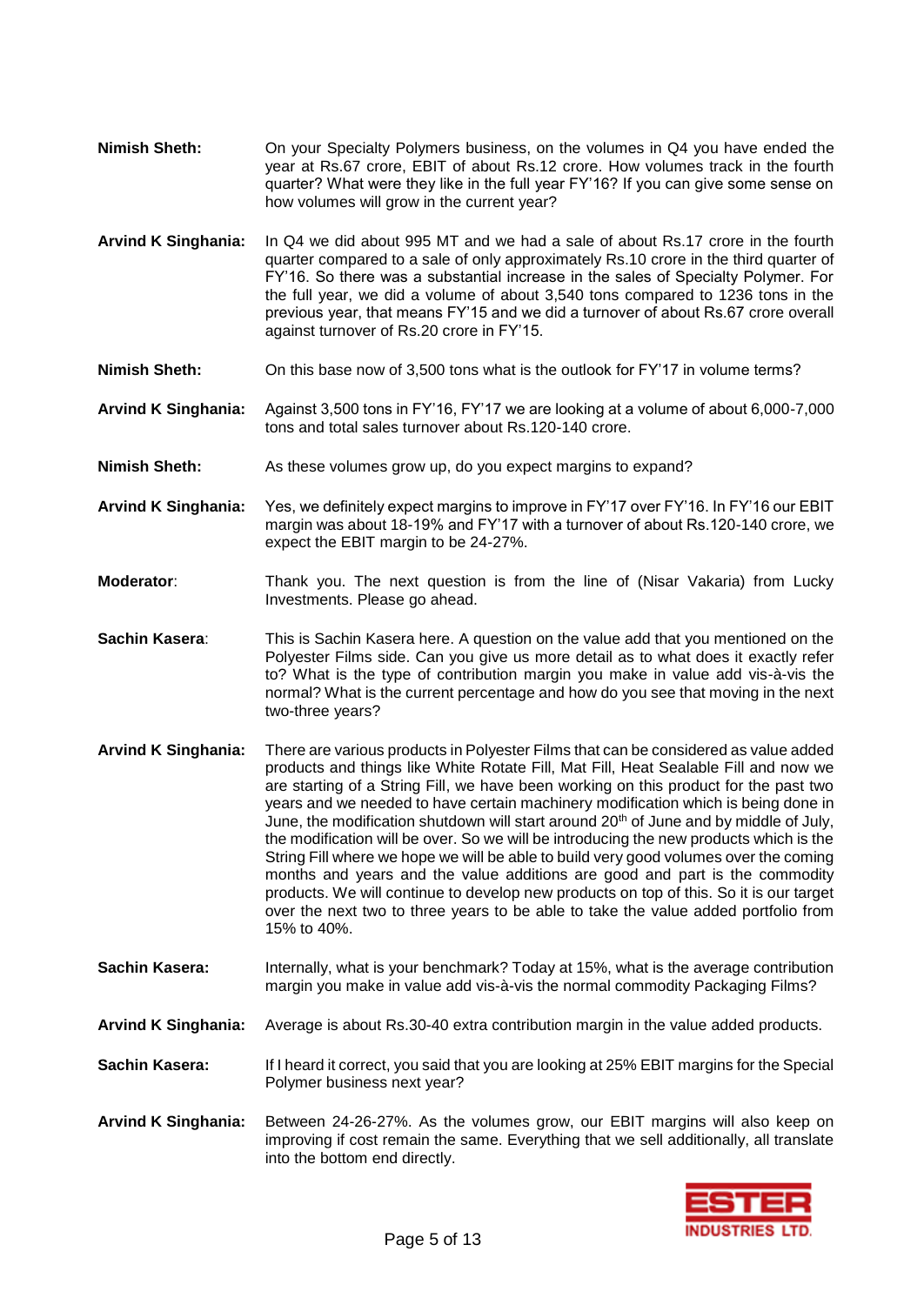- **Sachin Kasera:** Any update on the Carpet Polymer as well as some of the customers on Hotfill, what is the progress you are making if you can give some sense?
- **Arvind K Singhania:** As I had already mentioned to you earlier that one customer which is the second largest Carpet in the world in second largest in America, they are now being buying continuously from us since the last year and have in fact started increasing volumes with us. So that is very heartening, very comforting. On top of that, the largest customer continues to be in the qualification process. Progress has been made but they are known to be a little slow but we are very hopeful that once they come around we can expect pretty decent, very large volumes from them. Apart from that there are about 8-10 smaller customers who are in the process of qualifying the products where we should start receiving their qualification approvals starting in the next two to three months and then continuously one by one we expect them to keep adding on.
- Sachin Kasera: So this Rs.120-140 crore outlook that you are giving for FY'17, that does not mean anything from this Carpet 8 or 10 small customers, right?
- **Arvind K Singhania:** This Rs.120-140 crore does not include any volume from this number one customer who is still in the process of qualifying our product. We have made good progress with them, I must tell you, but I cannot take anything into account until I have something concrete. There are 8 to 10 customers in the US has smaller carpet mills who are also in the process of qualifying the product. Virtually nothing they have taken as far as volumes are concerned.
- **Sachin Kasera:** 8-10 small customers combined they would be as big a potential as the second largest customer to whom we are supplying right now, sir?
- **Arvind K Singhania:** It is a very good question that you have asked. I do not have an exact answer for you, but I would certainly imagine that these put together would certainly be in the same volume range as number two customer of America.
- **Sachin Kasera:** On Hotfill can you give us any update?
- **Arvind K Singhania:** Before I move on to Hotfill I also want to share with you that we have introduced our Carpet Stain Resistance product in China and Korea also. Of course, the potential in China and Korea going to be nowhere near the potential in America but it is not going to be negligible, it is going to be very interesting and very large well-known companies have shown great interest, sampling have already started. This product can also be used as a pain resistant not only for carpet but also for nylon apparel fabric.
- **Sachin Kasera:** That would be some of these sports materials like players like Nike?
- **Arvind K Singhania:** For woven fabric, a lot of this performance fabric especially for sports are made from nylon things and these also require Stain Resistance and any other materials and nylon has inherent disadvantage of not having stain resistance, so our products can provide that. This was a new application that we thought of and the market for that is going to be in the Far East because that is where all the high performance apparel fabric is really made, and the yarns are made in the Far East.
- **Sachin Kasera:** But does it mean that we will have to work with players like Nike and Adidas for this sir, we need to get approval from them, they would be the…

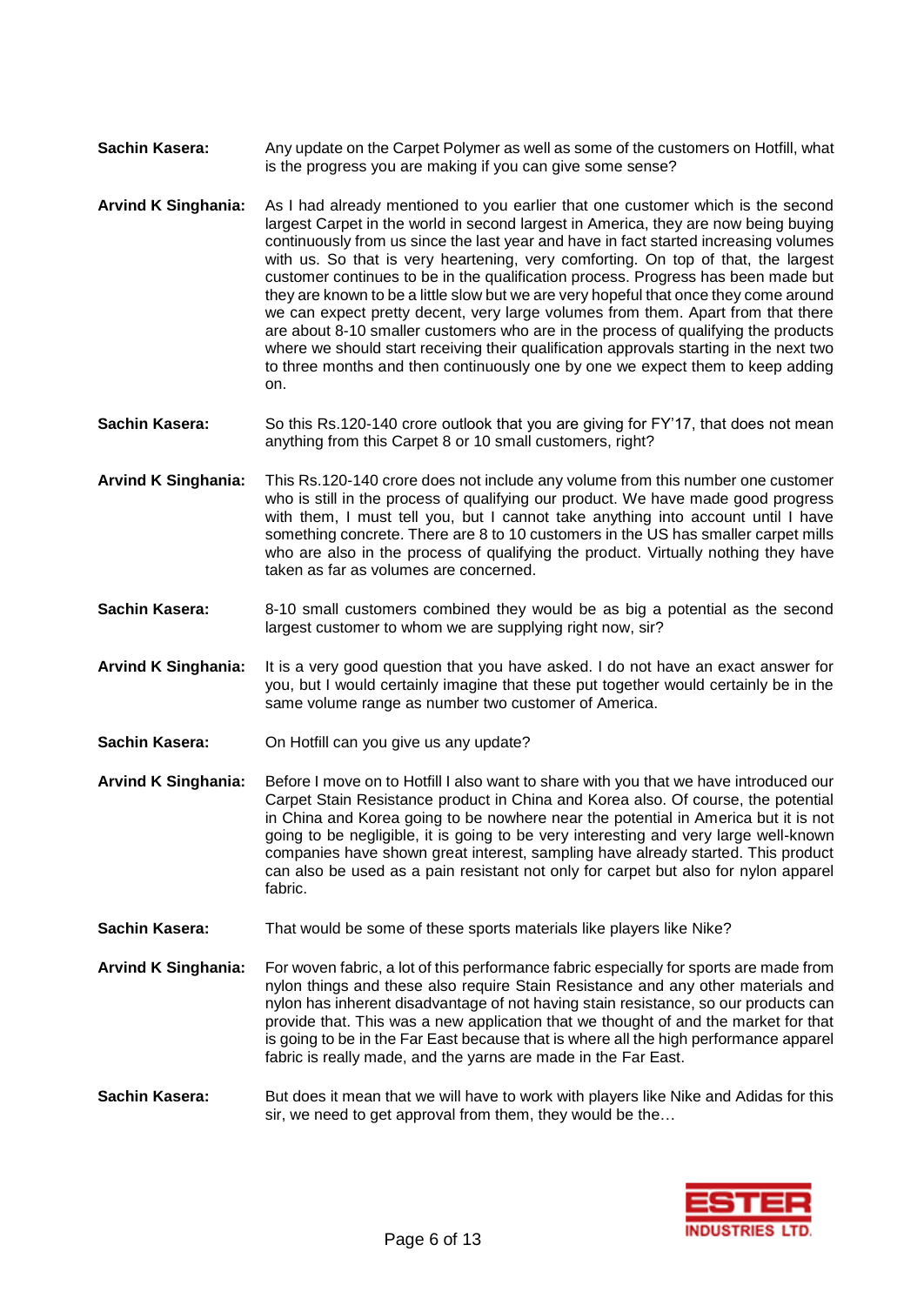- **Arvind K Singhania:** We are not going to Nike and Adidas because Nike and Adidas do not make the fabric, in fact, we have gone to the producers of nylon fiber.
- **Sachin Kasera:** I know that, but I was wondering whether we would need to take approvals from Nike and Adidas for this product?
- **Arvind K Singhania:** I do not know exactly, this is not something that the customers have shared with us, but I would assume that if the final customer is going to be Nike or Adidas, their approval would definitely be required.
- **Sachin Kasera:** But that is a job of the customer?
- **Arvind K Singhania:** I will not be responsible for getting those approvals because my customer is the person who is spinning the nylon and yarn.
- **Sachin Kasera:** It will take at least 12-15-months before we get any result whether positive or negative on this?
- **Arvind K Singhania:** We just introduced it in fact, I had a trip to the Far East till February and that is where we started it, so sampling is just going to start there. For the Carpet customers have already been sampled and sampling process there has already begun and qualification process. But Carpet in China we expect to have a quicker turnaround because it is a proven product already.
- **Sachin Kasera:** But sir normally since Carpet product is patented and most of the companies are a little shy of going to China because of the patent related issue. So we are pretty comfortable on that front as far as China is concerned?
- **Arvind K Singhania:** No, we are not concerned at all about going to China. You are absolutely right that intellectual property is not respected in that country, we all know that. But as I also told you all before that this product that we are supplying and we are manufacturing, it is virtually impossible for anybody else to manufacture, it is a very complicated process. That kind of skill set and the kind of knowledge is not… I am absolutely sure that this cannot be copied. The customers that we are talking to for our product, they are very conscious of intellectual property, so they will not do anything to violate that. In fact, there is one company in Japan that we are also talking to. So even though the country may not respect intellectual property but these customers are of very high standing and multinationals and they will not violate any intellectual property.
- **Sachin Kasera:** Is there a chance for us to license the technology to somebody like Toray Fibers of Japan?
- **Arvind K Singhania:** No, I do not think that is really an opportunity because Toray and Tagen companies like them, they may use our product, but they are really not in the business of Specialty Polymers to manufacture such, this does not exist in that portfolio.
- **Sachin Kasera:** Can you tell us a little bit about the Hotfill now on the European market and US market separately?
- **Arvind K Singhania:** So the business is continuing with that one party that we have already started with and I am very happy to inform you that just we have two weeks ago introduced this product to the world's second largest converter of pet bottles in the world in America and they have shown extreme interest in this product and the samples are going within the next couple of weeks I think. What I am trying to say is that we are now

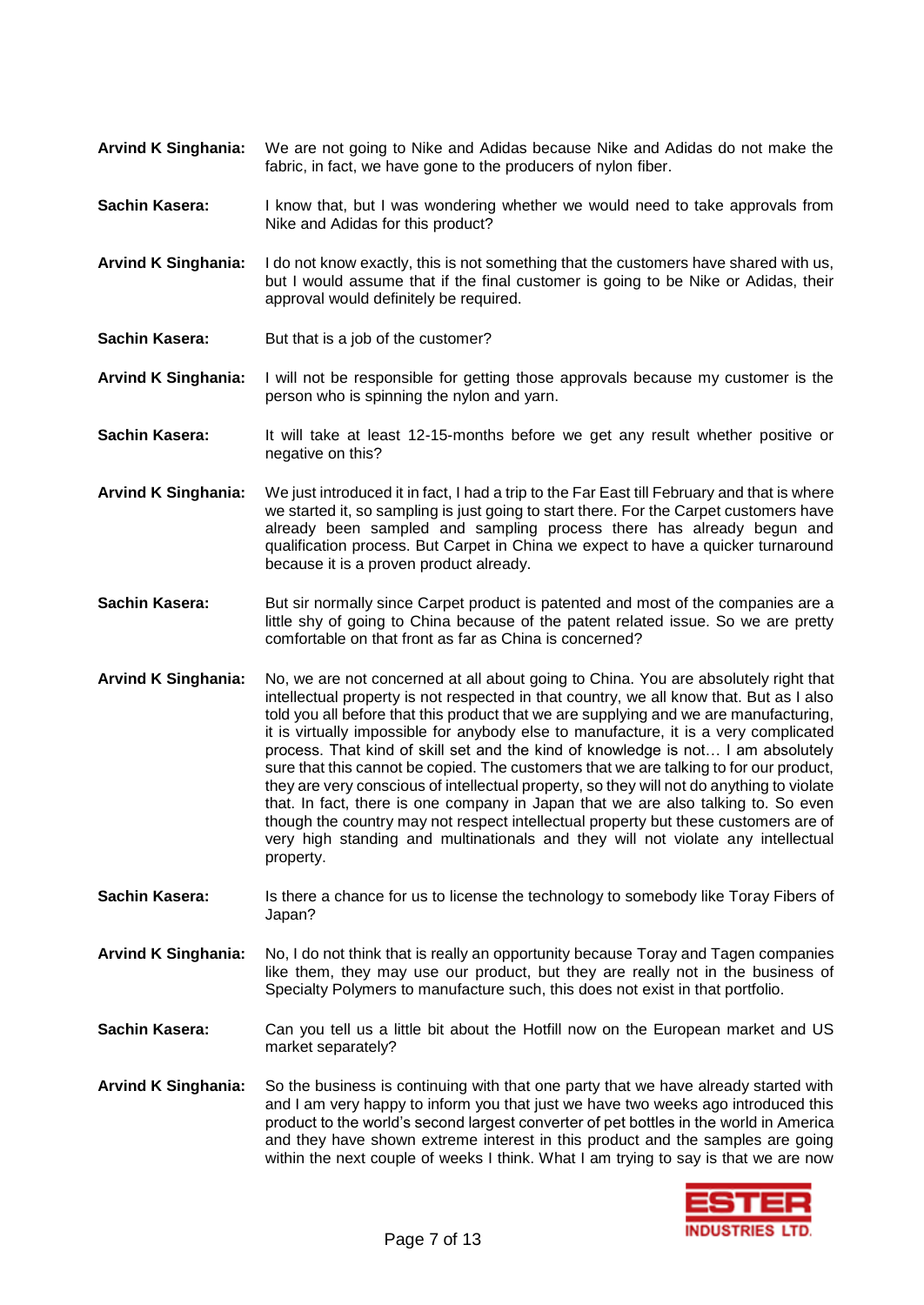taking steps to effectively do a lot of business development and introduce this product to all the top converters in the world.

- **Sachin Kasera:** You will be reaching them directly?
- **Arvind K Singhania:** Yes, this is all direct marketing.
- **Sachin Kasera:** Considering our bouquet of patented products are very large and we are trying to core n number of territories, what is the recruitment drive we are doing on sales and marketing because I would believe as of now we would have a limited marketing team, in fact, I believe a lot of it would be led by yourself, but as we find new territories and get into more products, do you think that it makes sense to have some more locals in US, Europe, China for marketing team expansions?
- **Arvind K Singhania:** Excellent question again and you hit the nail on the head. We had just finished interviewing for the position of business development for our Rigid Packaging business and we have shortlisted two candidates and we shall be finalizing one out of these two within the next three to four weeks. You are absolutely right that it is not possible for me and Mr. Kulkarni alone to do marketing and business development across. This will be a gentleman most likely based out of Europe and who will cover the Rigid Packaging customers in Europe and America to start with, and as the market grows, as the volumes grow, we will get separate marketing people for the US and Europe.
- **Sachin Kasera:** Can you give us the profile of the person you have recruited, he is a senior guy, he has got lot of instincts on it, what is the type of...?
- **Arvind K Singhania:** He is a fairly senior person that we are looking for and he is from the industry, he understands the downstream converter business very well, has existing relationships, he is technically qualified, because this is not a commodity selling, this is Specialty selling. So any business development person must possess very-very good knowledge of the downstream converter process. So both the persons that we have shortlisted, both of them have immense experience of the Rigid Packaging process and the market and existing relationship with customers.
- **Sachin Kasera:** Any update for us on the Beer Kegs side?
- **Arvind K Singhania:** Beer Kegs is a little bit of slowdown right now because there are a lot of management changes happening in that company, the samples were ready but unfortunately the management changes things have slowed down, I am afraid that a part of it has slowed down a little bit right now.
- **Sachin Kasera:** In the Beer Kegs side, currently we are working with only one potential customer, right?
- **Arvind K Singhania:** Yes, right now we are working only with one but once we get this business development person on board, we intend to start the business development process with other customers as well, because right now we have been working with a brand owner and once we have business development person on board we intend to actually try to take this business through our converters to the brand owners, because they have existing relationships.
- **Moderator**: Thank you. The next question is from the line of Nidhi Agarwal from Sharekhan. Please go ahead.

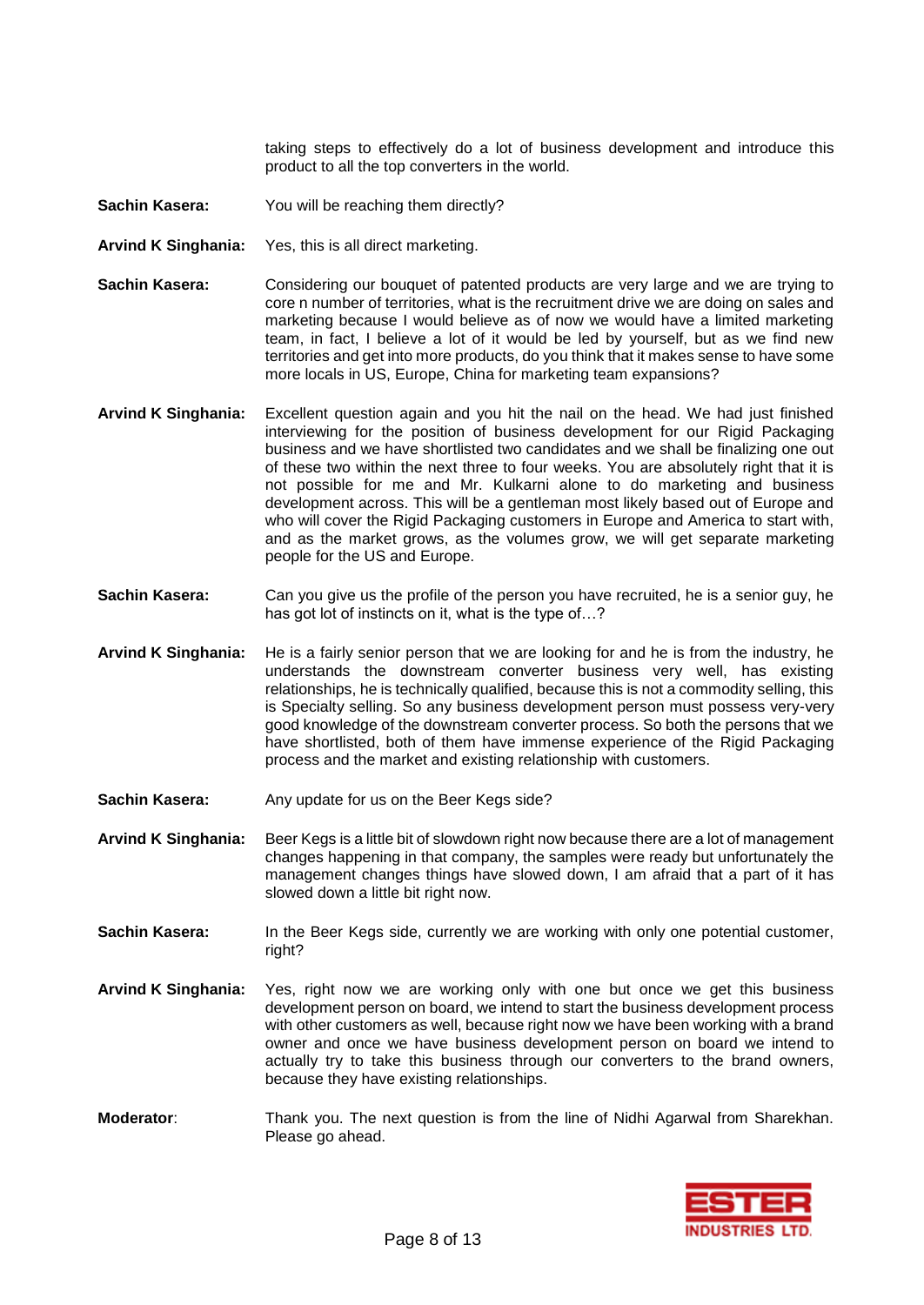- **Nidhi Agarwal:** My first question is employee cost has risen by 27% this quarter. So can you throw some light on the same?
- **Pradeep K Rustagi:** There was a provision which was earlier written back and reduced from the expense itself, but write-back has gone to non-operating income and therefore you are seeing increase in the salary and wages by 27%, actual increase is not 27%, part of it has gone to other income, so on the one side you have expense increase, on the other side you have non-operating income going up significantly. If you compare year-toyear it is only 8-10% increase during '15-16, this has gone up by about 8-10% as compared to '14-15.
- **Nidhi Agarwal:** The other thing is that most of the players in Polymer sector, they are reporting good results because crude prices fallen. So how different is your business model in Film business we are seeing margin pressure?
- **Arvind K Singhania:** Please understand that margin of our Polyester Films is not really dependent on the price of the crude. The margin of Polyester Films are dependent on the demand/supply situation of Polyester Films, with very little linkage to …prices have fallen. We have actually just passed on all the reduction in raw material prices to our customers, we have had to. The margins in the Polyester Films business are because of commoditization. The margins are dependent on the demand/supply situation of Polyester Films and not on the price of raw materials per se.
- **Nidhi Agarwal:** We have also had some inventory losses because…?
- **Arvind K Singhania:** Yes, lot of inventory losses because of drastic reduction in crude and the consequent…
- **Nidhi Agarwal:** How much was that for the year?
- **Pradeep K Rustagi:** Last year '15-16 total inventory losses were about Rs.3.5 crore.
- **Nidhi Agarwal:** Coming to Specialty Polymer, I want to understand how difficult is it for competitors to copy your technology or come out with similar products?
- **Arvind K Singhania:** Specialty Polymer I would say it is not possible for various reasons as I have explained before. #1, the primary is that we have patent from these products and process, so nobody can copy that, nobody has infrastructure to create these products. Lastly but not the least, anybody who tries to violate a patent and go with this product to the customer, they will not be entertained because the customers do not want to end up into any legal, because if they consume a product which is violating a patent, they are also liable and these customers sitting in Europe and America very mindful of the fact that they do not want to violate or do anything illegal.
- **Nidhi Agarwal:** This Rs.120-130 crore revenue that we are talking in Specialty Polymers, do we have any firm orders, what is the revenue visibility there?
- **Arvind K Singhania:** We do not have exact firm orders if you ask me from these customers but these are based on the forecast given by our existing customers of what they intend to buy during the year.
- **Nidhi Agarwal:** So will it be mostly in Carpet segment or Hotfill PET applications?
- **Arvind K Singhania:** It will be in Carpet segment, in the Hotfill segment, in the other products that we are doing for example we expect 306 which is the product that we have developed for

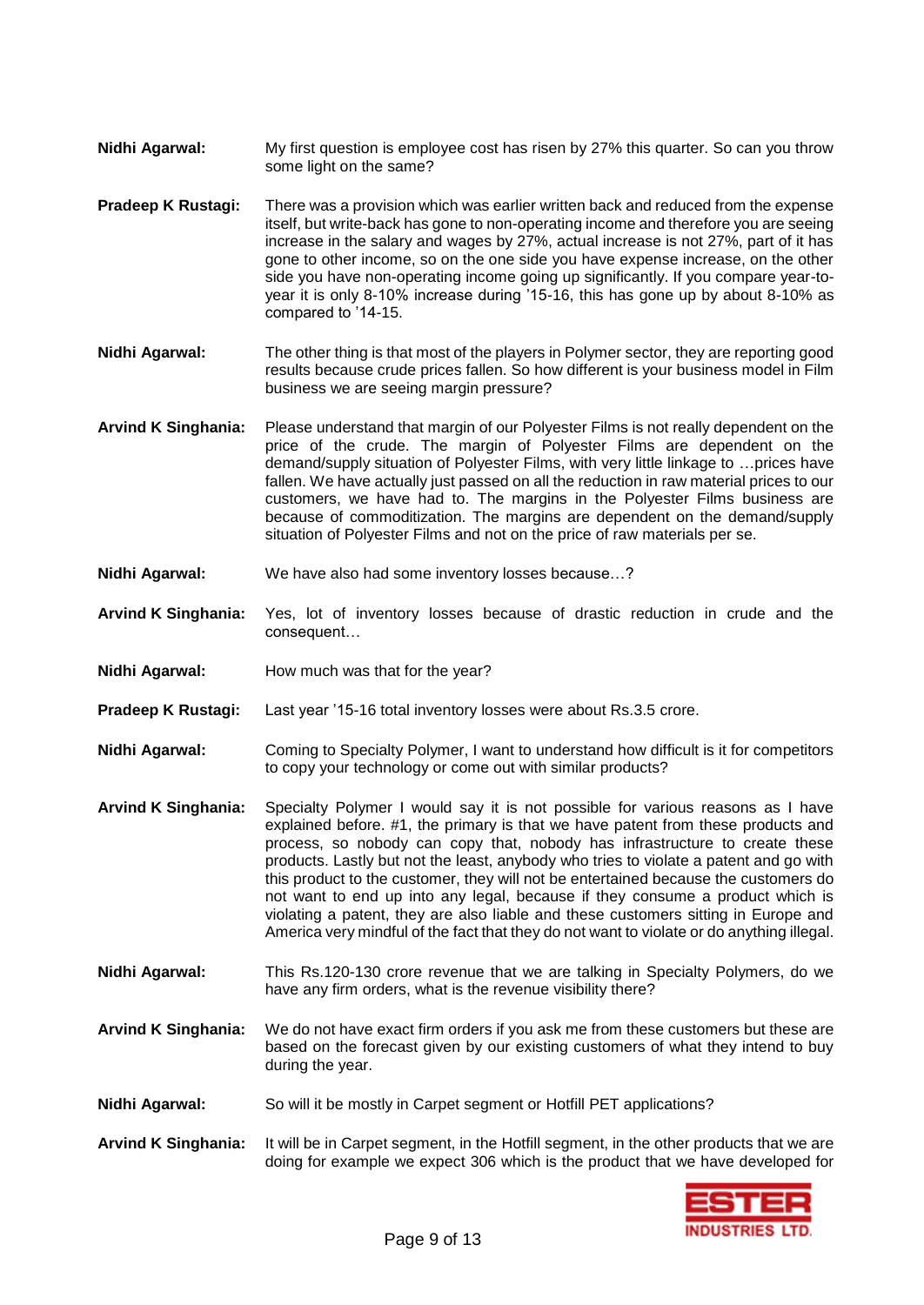the Fabric market for the Textiles, Apparel market, actually gives you a look and feel of Viscose Rayon Yarn which is very expensive. So we have created a product which is a Polyester product. We can make Yarn which gives you the look and feel of Viscose and Rayon … product but at much lower price. So that is it. When we have PET which is made from recycle **PET …**then we have FR for the Fabric, we have got 13 products.

- **Nidhi Agarwal:** So with current capacity how much revenue we can generate in Specialty Polymers?
- **Arvind K Singhania:** Currently capacity we have about 20,000-30,000 tons, about Rs.600-700 crore is what we can generate.
- **Nidhi Agarwal:** What was the CAPEX for FY'17?
- **Pradeep K Rustagi:** Total we expect about Rs.18 crore overall in the company for purchase of various equipments and machines across all the businesses of Engineering Plastics and Specialty Polymer.
- **Arvind K Singhania:** Our FY'17 is also expected to be Rs.18-20 crore as well. This is normal CAPEX spending that we have in our company every year.
- **Nidhi Agarwal:** Debt has reduced but interest cost has not reduced in line with reduction in debt?
- **Pradeep K Rustagi:** Debt has also not reduced much. The reduction in interest cost is only about a crore. There was a buyer's credit outstanding, trade finance which is at lower rate which has been converted to rupee debt. Rupee debt is carrying higher rate of interest. That is the reason you are not seeing the actual impact in the interest cost.
- **Nidhi Agarwal:** So are we planning to reduce debt?
- **Pradeep K Rustagi:** The installments that are due are paid on time, so in the financial year '16-17 we have to pay about Rs.35 crore back to the bank which we would be doing on due dates.
- **Arvind K Singhania:** Total long-term debt outstanding is about Rs.130 crore that we have in the company.
- **Pradeep K Rustagi:** In the next 3-3.5-years all these amounts will be due for payment at the rate of Rs.35- 40 crore a year.
- **Nidhi Agarwal:** Which you are likely to pay internally?
- **Pradeep K Rustagi:** Yes, because our depreciation charges itself is about Rs.33 crore. So that way even we generate enough cash to repay the banks.
- **Nidhi Agarwal:** Any guidance on revenue and margins wise for Engineering Plastics and Polyester business for this year?
- **Pradeep K Rustagi:** We have budgeted an increase in Engineering Plastics business as against Rs.155 crore we are targeting Rs.200 crore in the '16-17. In Film business as against Rs.549 crore, out of which Rs.20 crore was Chips business, Rs.540 crore so just about same number in Film business. The revenue target for the year is about Rs.870-880 crore.
- Nidhi Agarwal: How fungible is the capacity across these segments?

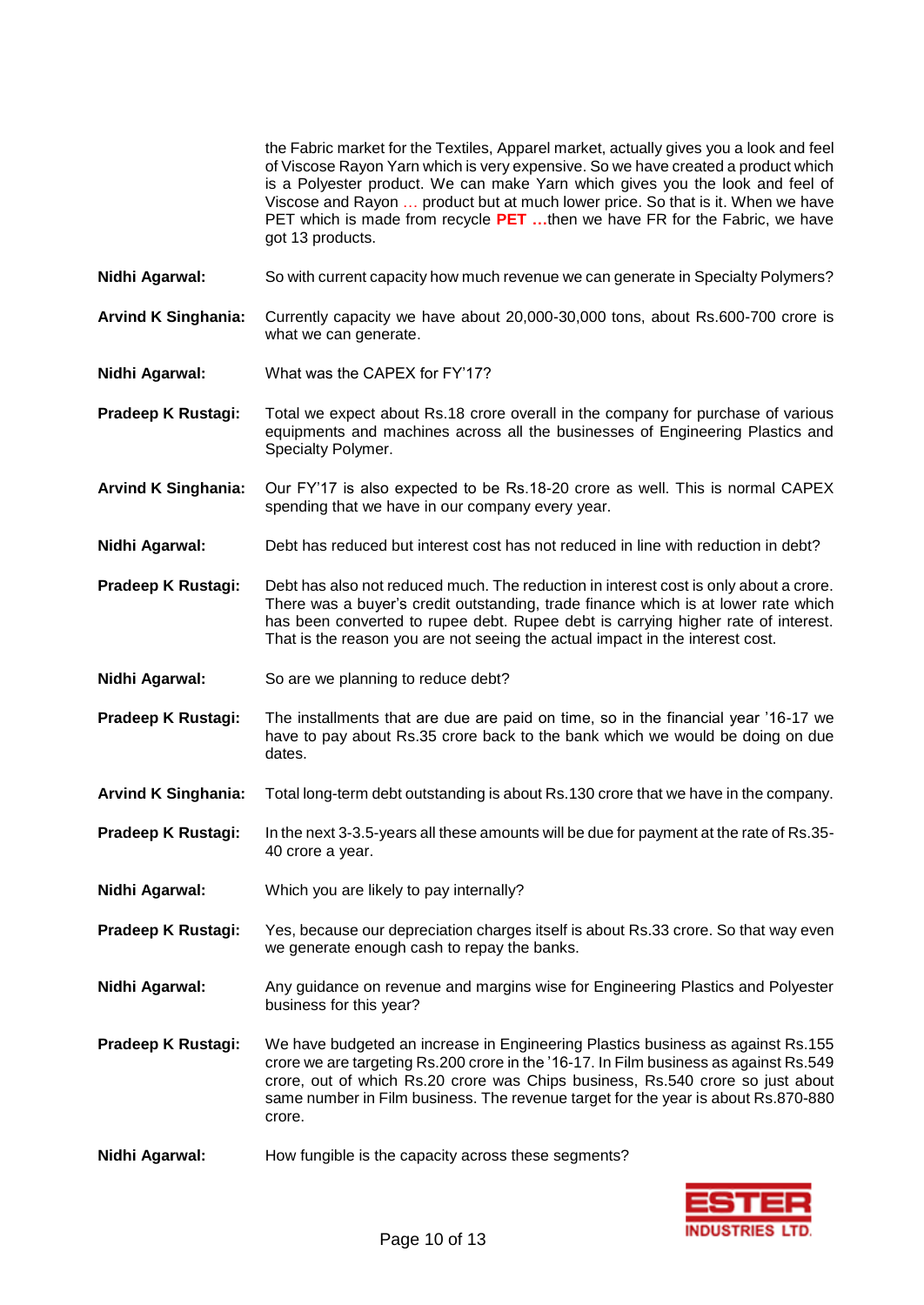| <b>Arvind K Singhania:</b> | These capacities are not fungible.                                                                                                                                                                                                                                                                                                                                                                                                                                                                                                                                                                                       |
|----------------------------|--------------------------------------------------------------------------------------------------------------------------------------------------------------------------------------------------------------------------------------------------------------------------------------------------------------------------------------------------------------------------------------------------------------------------------------------------------------------------------------------------------------------------------------------------------------------------------------------------------------------------|
| Pradeep K Rustagi:         | We have enough capacity to achieve the targeted numbers of sales revenue.                                                                                                                                                                                                                                                                                                                                                                                                                                                                                                                                                |
| Moderator:                 | Thank you. The next question is from the line of Pritesh Vora from Incedo. Please<br>go ahead.                                                                                                                                                                                                                                                                                                                                                                                                                                                                                                                           |
| <b>Pritesh Vora:</b>       | What exactly we do in Engineering Plastics division?                                                                                                                                                                                                                                                                                                                                                                                                                                                                                                                                                                     |
| <b>Arvind K Singhania:</b> | Engineering Plastics division basically does a compounding of various Polymers<br>with various additives and minerals for applications in the injection molding industry<br>for use in automotive, electrical, electronics and industrial applications.                                                                                                                                                                                                                                                                                                                                                                  |
| <b>Pritesh Vora:</b>       | So we supply the materials, we do not do the end product, right?                                                                                                                                                                                                                                                                                                                                                                                                                                                                                                                                                         |
| <b>Arvind K Singhania:</b> | Yes, we supply the compounded polymers and our primary customers are injection<br>molders who make components through the process of injection molding and supply<br>to automotive companies to electrical and electronics companies and to the<br>industrial applications.                                                                                                                                                                                                                                                                                                                                              |
| <b>Pritesh Vora:</b>       | What sort of EBITDA margin it generates?                                                                                                                                                                                                                                                                                                                                                                                                                                                                                                                                                                                 |
| <b>Arvind K Singhania:</b> | This is a very low CAPEX business.                                                                                                                                                                                                                                                                                                                                                                                                                                                                                                                                                                                       |
| Pradeep K Rustagi:         | EBIT margin on standalone basis is about 10%                                                                                                                                                                                                                                                                                                                                                                                                                                                                                                                                                                             |
| <b>Arvind K Singhania:</b> | EBITDA would be a little lower and right now we are at about 6-7% and we intend<br>to take this over to the next couple of years the EBITDA margin up to 9-9.5% which<br>I believe is a very good margin.                                                                                                                                                                                                                                                                                                                                                                                                                |
| <b>Pritesh Vora:</b>       | In the first question you mentioned about the Specialty Polymer, you are doing some<br>Polymers for the Nike and other things. What exactly are you going to do in this<br>Specialty Polymer division?                                                                                                                                                                                                                                                                                                                                                                                                                   |
| <b>Arvind K Singhania:</b> | We are not producing Polymer for Nike or Adidas. It is just one of the applications<br>on our Polymer. So these are Specialty Polymer that we are doing for various<br>applications across the board including Carpets and Textiles, Rigid Packaging,<br>Flexible Packaging, Industrial Applications. So, these are Specialty Polymer which<br>we have been working on for the past five years. I think you must have heard all the<br>products that we have done – two main products being the Stain Resistance<br>Masterbatch for the Carpet industry and the Hotfill application for the Rigid<br>Packaging industry. |

- **Pritesh Vora:** So do we have plant and equipment already there to manufacture the Specialty Polymer or how is it?
- **Arvind K Singhania:** We have been doing commercial sales since last one year. FY'15 we did Rs.20 crore, FY'16 we did Rs.67 crore, FY'17 we intend to do between Rs.120-140 crore. Plant and equipment is already existing. In fact, we used existing batch facility which became free in 2011 and we are using an old depreciated plant when we made a virtue out of it.
- **Pritesh Vora:** What sort of EBITDA you will generate when you do Rs.120 crore?

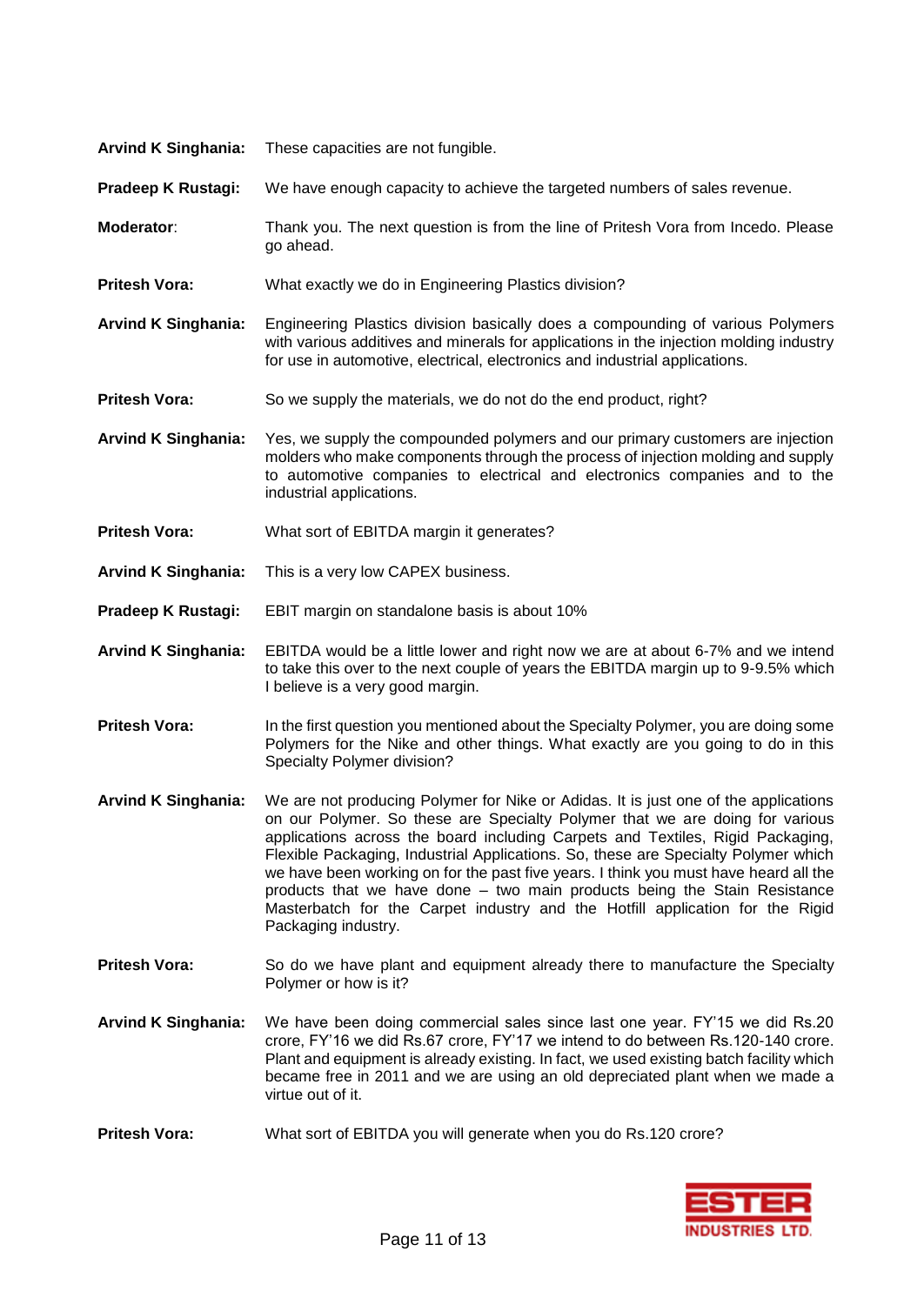- **Arvind K Singhania:** At Rs.120-140 crore level, we should have EBIT margin of between 24-26%.
- **Pritesh Vora:** The vagaries often volatility in the prices, so if you have generation of such a good Polymer business, why do you want to concentrate on Polyester Films, I have not understood the focus of the company?
- **Arvind K Singhania:** That is our legacy business, it has been with us for 27-28 years and I have no intention of growing in it, I just want to make it a very viable unit because it is a commoditized product, I have no intention to grow my capacities in commodity businesses, my focus is very largely on our Specialty Polymer business. That is where the growth of Ester is going to come or the growth of Ester is only going to come from technology businesses in the future.
- **Moderator:** Thank you. The next question is from the line of Giriraj Daga from KM Vasaria. Please go ahead.
- **Giriraj Daga:** What is the EBIT guidance you are looking for FY'17 in Engineering Plastics?
- **Pradeep K Rustagi:** EBIT margin would be 8-9% only with the current trend.
- **Giriraj Daga:** Even the Films business will also be similar?
- **Pradeep K Rustagi:** Films business as Mr. Singhania told that this business would be under some sort of pressure during FY'17 because the new facilities are coming in.
- **Arvind K Singhania:** But we are going to work very aggressively to bring down cost, and increase our value added portfolio and operating efficiencies.
- **Giriraj Daga:** Can it be lower than the FY'16 level because since it also includes about Rs.3.5 crore of your inventory losses?
- **Pradeep K Rustagi:** Should be the current year ballpark.
- **Giriraj Daga:** What is the Q4 inventory losses if you have handy?
- **Pradeep K Rustagi:** In the Q4, there was no major inventory valuation loss, all the inventory valuation losses were up to December '15 because there was no major movement of raw material prices in the last quarter.
- Giriraj Daga: Any debt reduction number plan you have?
- **Arvind K Singhania:** We are keen to reduce our debt from internal accruals.
- **Giriraj Daga:** What is the debt repayment schedule in FY'17?
- **Pradeep K Rustagi:** The payment obligation is about Rs.35 crore for financial year '16-17.
- **Arvind K Singhania:** Our total long-term debt is about Rs.130 crore, to be repaid at the rate of Rs.35-37 crore every year for the next 3.5-years.
- **Moderator**: Thank you. Ladies and Gentlemen, that was the last question. I would now like to hand over the floor to the management for their closing comments. Over to you sir.